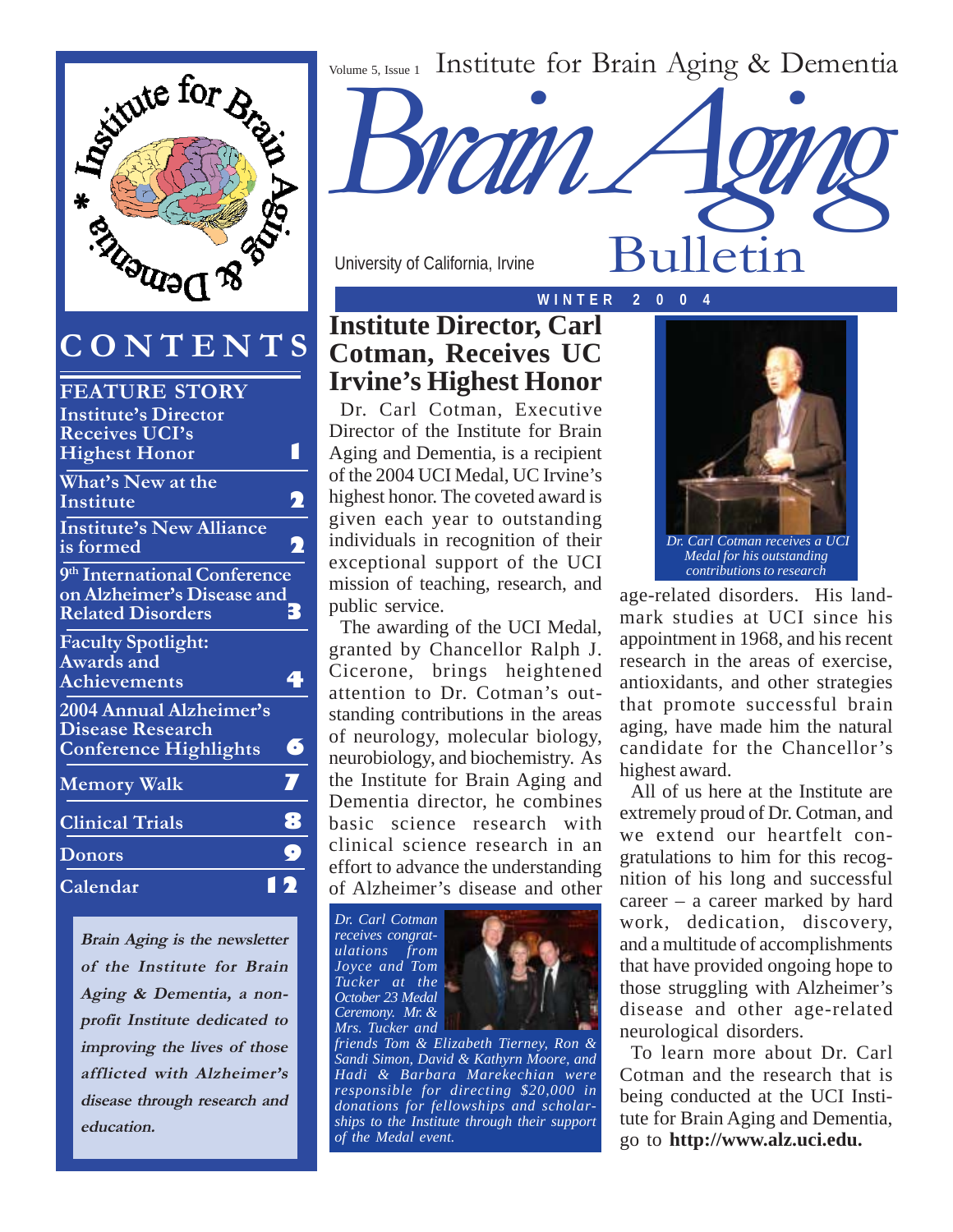*Brain Aging 2*

## **UCI Institute for Brain Aging & Dementia**

# **What's New at the Institute**

**Newest Members of the Institute Family**

#### **Kim Bailey, M.S.G.**



Kim Bailey, M.S.G., joins the Institute for Brain Aging and Dementia as the new Director of Commu-

nity Development.

Kim received her Master's degree from Cal State Fullerton in Gerontology, and comes with a strong background in the area of Alzheimer's Disease. Having worked for 12 years as the Director of Education with the Alzheimer's Association of Orange County, Kim brings with her extensive experience and compassion to make a difference. We are very excited to have Kim join our family at the Institute.

#### **Clara Quijano**

Clara Quijano is joining us as a new Patient Care Coordinator and will be working primarily in the front  $\parallel$ 



office of the Alzheimer's Clinic. Clara has worked with Latino Health Access and older adults, and will be a valuable addition to our clinical program. We are very excited to welcome Clara to the Institute and are thrilled to continue providing the best care for our patients and families. Please join us in welcoming her!

## Join the New Alliance Against Alzheimer's Disease!

First Alliance Event kicks off fundraising campaign!

There's a new Alliance in town… and you are invited to join us in our mission to raise funds to fight Alzheimer's disease and find solutions for the thousands of individuals affected by the disease here in our own community.

The Institute Alliance is a circle of donors. Donors can participate by making contributions at any of the levels listed below. All gifts will help the Institute for Brain Aging and Dementia to forge ahead as we continue our ongoing battle against Alzheimer's and related dementias. New techniques, new findings, new interventions, and new discoveries – all this can be possible when the private community comes together with the scientific community to make a true difference! Families and citizens are not powerless in this fight, and government can not provide a fraction of the dollars needed to expand the research into the cause(s) and cure for this disease which is reaching epidemic proportions in our society.

Who *wouldn't* want to see an end to this disease?? Step-by-step, side-by-side, we will band together to do our part. Our first event will take place at the Gillespie Neuro-



sciences Building. A wine and cheese reception hosted by UCI Institute Advisory Council members Virginia Atherton, Sharon Bowen, Dr. Diane Edwards, Suzanne Melin, Rick Muth, Linda Scheck, and Joyce Tucker will be followed by an exciting research update by the Institute Director, Dr. Carl Cotman. For more information on future events, or to join the Alliance, please call Kim Bailey, Director of Community Development, at (949) 824-3251.

#### **UCI Institute for Brain Aging and Dementia Alliance**

**Associate \$1,000**

**Collaborator \$2,500**

> **Patron \$5,000**

**Partner \$10,000+**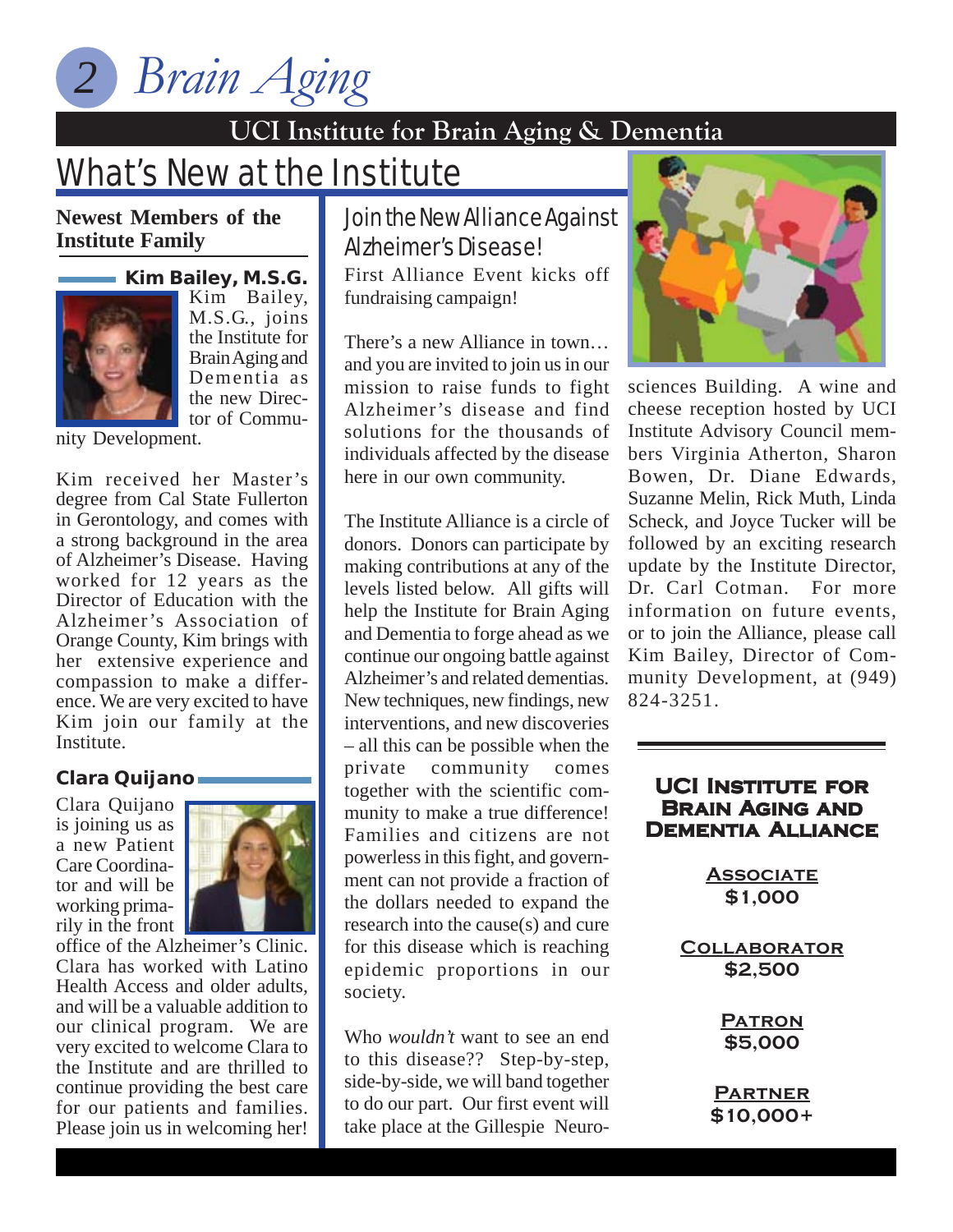Brain Aging



## **9th International Conference on Alzheimer's Disease and Related Disorders July 17-22, 2004, Philadelphia, PA** By Elizabeth Head, Ph.D.

Every other year, the National Alzheimer's Association hosts a conference where researchers from around the world congregate to present and share their most recent research. This year over 4,500 researchers attended and there were over 1,600 presentations, which illustrates how active research in the field has been over the past year!

Several posters described the research findings of different longitudinal aging studies suggesting that specific dietary components may be neuroprotective. In addition, a new chapter to the story of how cholesterol levels may influence your risk for developing AD was presented.

Dr. Wengreen at Utah State University reported her findings from the Cache County Study on Memory Health and Aging where she measured the amount of antioxidants each person obtains from their daily diet. She then assessed changes in cognitive function over a 6-year period of time. A total of 5,092 people participated in the study and she observed that higher carotene and vitamin C intake from diet was associated with better cognitive function whereas vitamin E had little effect.

 In contrast, Dr. Julie Dunn at New England Research Institutes in MA reported her interim findings from a study of 544 subjects over the age of 65 years without dementia from the Women's Health Initiative (WHI) longitudinal study. She measured vitamin E levels in the blood from these subjects and found that the more vitamin E rich your diet, the higher the levels of vitamin E in your blood. Further, although the study is still ongoing there is a trend towards protection against the development of dementia in those subjects with higher blood vitamin E levels.

■Antonio Martin at Tufts University, Boston, MA, USA reported a comparison between subjects with and without AD in Tuscany, France. Patients with AD had lower levels of dietary w-3 fatty acids and antioxidants compared to those without dementia. The

authors concluded that these findings together strongly indicated that a generous intake of dietary w-3 fatty acids (found in fish oils) and antioxidants may help to preserve brain function and prevent cognitive decline associated with aging. The combination of these studies including others from around the world are consistently showing that the richer your diet is in antioxidants like vitamins E and C, the healthier you and your brain will be as you age!

Another important component obtained from your diet is cholesterol. High cholesterol levels are not only bad for your heart but they may also be bad for your brain. However, whether or not low cholesterol levels or the use of cholesterol-lowering drugs like the statins is protective against AD now has a new twist. Over the past several years, at least 7 epidemiology studies have been published showing that statin use may reduce the risk for developing AD. However, Dr. John C. Breitner at the GRECC, VA Puget Sound HCS, Seattle WA presented his work on the role of statins, the cholesterol lowering drugs, on the prevention of Alzheimer's disease and raised a potential red flag. Over the last 2 years, two large randomized controlled studies failed to show cognitive improvements in AD patients treated with the cholesterol-lowering drugs simvastatin (Zocor) or pravastatin (Pravachol). Further, a prospective study (Li et al, Neurology in press) now reports findings from the Cache County Aging study that statin use has little effect on the risk for developing AD. Why is the literature so confusing? Dr. Breitner suggested that the epidemiological studies supporting a role for statin use in lowering the risk for AD was based upon individuals that started taking statins when they became available in the early 1990s. However, he noted, at that time, doctors recommended statins for healthy middle-aged or elderly individuals and there was a bias against administered these compounds in those patients with signs of dementia. Thus,

*"International Conference" Continued on Page 5*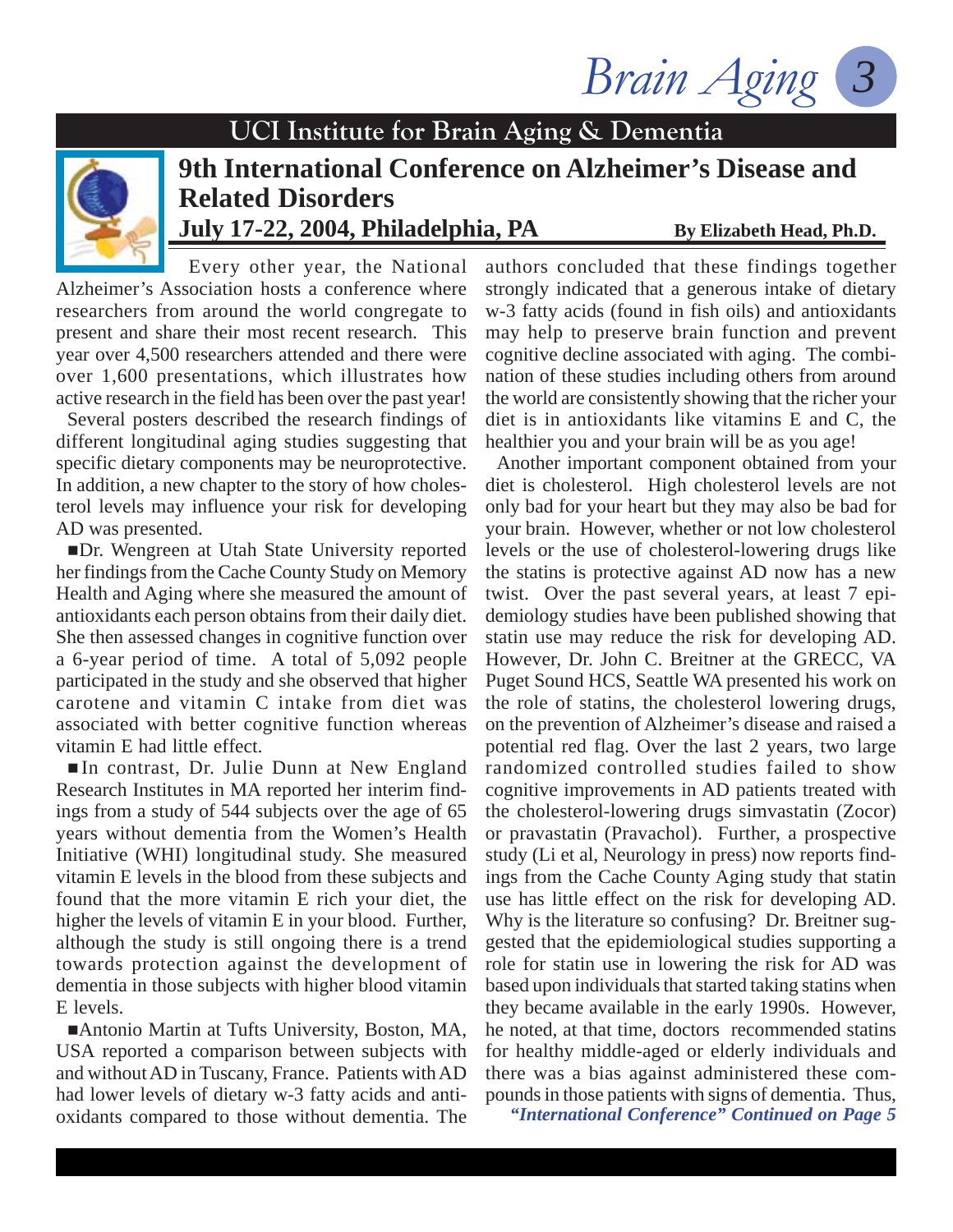



## Faculty Spotlights: Awards and Achievements **UCI Institute for Brain Aging & Dementia**

Recently, one of the University's leading researchers in the area of Down's Syndrome, Ira Lott, M.D., was selected



**Ira Lott, M.D.**

for the National Research Award at the 25th anniversary meeting of the Down Syndrome Society in New York. This distinguished award was presented to him in Washington, DC on July 24th, 2004.

Researchers at the Institute for Brain Aging and Dementia are working closely with Ira Lott to look at the significance of Alzheimer's disease in people with Down Syndrome. People with Down Syndrome eventually develop abnormal brain deposits that can also lead to Alzheimer's disease. Ira Lott's work in Pediatric Neurology and Down's Syndrome has been recognized nationwide. This important research may lead to a better understanding of Down Syndrome, aging, and the development of Alzheimer's disease.





## **Elizabeth Head, Ph.D.**

What's up "dog"? Elizabeth Head, Ph.D., has been asking that question for some time, looking at the development of neurodegenerative diseases and use of antioxidants using canine models. Liz Head, director of the neuropathology core at the UCI Institute for Brain Aging and Dementia, has been studying how the use of antioxidants, such as Vitamins E and C, may be associated with reducing risk for development of Alzheimer's disease. Looking at aging dogs and cognitive function with and without a specialized antioxidant rich diet, Liz has been able to show that with dietary intervention, there can be dramatic improvements in cognitive function in a higher mammal. These studies have shown to be beneficial for the dogs and hopefully, can be shown helpful for patients with Alzheimer's disease as well.

Recently, Liz Head was awarded the van den Noort Award for Outstanding Research by a Junior Faculty Member for 2004, which is awarded by the UCI Department of Neurology.

## **Frank LaFerla, Ph.D.**



Recently declared co-director of the

Institute for Brain Aging and Dementia, and shaking up the research world with his recent findings, is our pioneering neurobiologist and eminent researcher, Frank LaFerla.

Due to the groundbreaking accomplishments of Dr.LaFerla & his colleague Salvatore Oddo, researchers are now able to study the two significant lesions of Alzheimer's disease – the amyloid plaques and tau neurofibrillary tangle formations - in a single organism via a newly engineered, genetically altered mouse. Frank's latest study shows that early clinical treatment of the lesion helped to actually halt the earliest stages of Alzheimer's disease in these genetically engineered mice.

LaFerla's transgenic mice have created a leading model for studying Alzheimer-type pathology and potential treatments for the humans who are suffering all over the world from the effects of Alzheimer's. Implications of Dr. LaFerla's study, just published in the July 31 edition of Neuron, are critical in that his findings open the door to the possibility that future drugs may be found that can effectively target both of the pathological markers of the disease.

What's next for Dr. Ferla and his team? Their mice won't be allowed to rest for long, as LaFerla and colleagues will now be studying the effects of diet and exercise in slowing the progression of Alzheimer's disease. Frank's mice will be put on a regime that some of us are all too familiar with: daily walking and dieting!

Congratulations are in order for Dr. LaFerla and his entire team for their recent accomplishments!

## **Ruth Mulnard, RN, DNSc.**



The Institute's Associate Director, Dr. Mulnard recently received a UCI Faculty Award, presented by Dean Matkin from the University Extension (UNEX) program. Dr. Mulnard has been involved over the past year with UNEX in the development and launching of a Clinical Trials Certificate Program; she teaches several core courses in the ongoing program.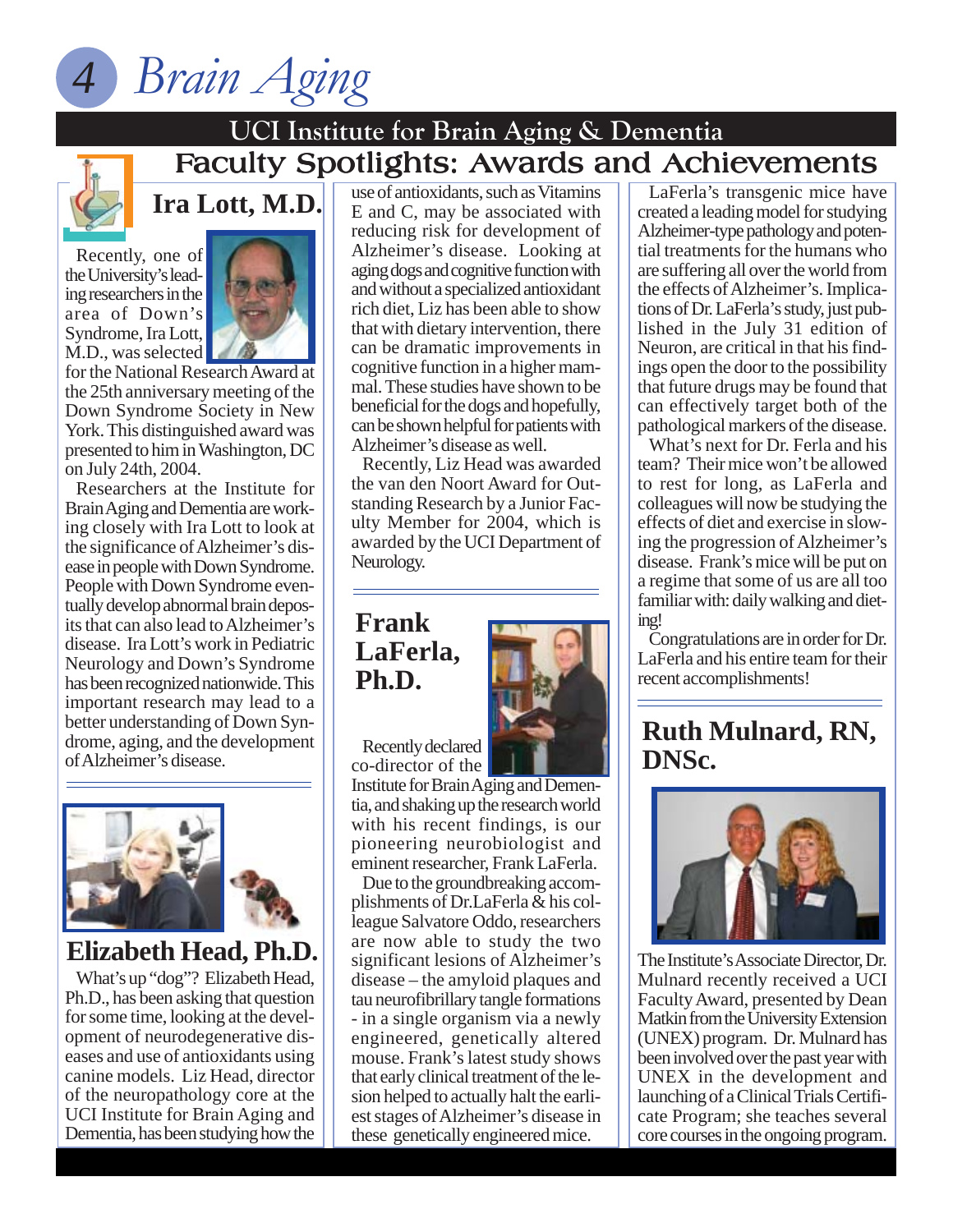Brain Aging

#### *"International Conference" Continued from Page 3*

he concludes it is very possible that the epidemiological studies are influenced by the observation that those individuals taking statins were and remained healthy whereas patients with dementia did not receive the drug. What do these results mean in the "real world"? There is very strong experimental evidence that cholesterol plays a key role in AD disease development in the brain and several outstanding research groups are critically testing the hypothesis that high cholesterol levels in the brain may promote the development of AD pathology and this work is being conducted using animal models. However, more research and additional tightly controlled clinical studies are required to fully understand and evaluate the potential for statins to slow or prevent the development of AD.

For more information on the 9th International Conference on Alzheimer's Disease and Related Disorders, or to read News Releases from the conference, please visit: *http://www.alz.org/ internationalconference/home.html*

## **Calendar of Upcoming Events...**

#### **Family Educational Series**

Co-Sponsored by the UCI Institute for Brain Aging & Dementia, Alzheimer's Association, and Adult Day Services of Orange County. All sessions meet from 4:30-6:30pm at the University Club, UCI Campus. Call (949) 824-2382 for reservations and details.

**December 14-** Survival Tips for the Holidays **March 8-** Types of Dementia:

 Differences in Symptoms and Care **June 7-** Advances in Dementia Treatment and Care **September 13-** Building a Caregiver Support System



#### **2005 Annual Alzheimer's Disease Research Conference July 27-29, 2005 Hyatt Regency, Irvine**



The Institute for Brain Aging and Dementia at the University of California, Irvine and the Alzheimer's Association of Orange County are pleased to announce our third annual collaborative Alzheimer's Disease Research Conference. The conference will be held from Wednesday, July 27, 2005 through Friday, July 29, 2005, at the Hyatt Regency, Irvine.

This year's conference has been designed to heighten the community's awareness and knowledge of Alzheimer's disease and related disorders. We have invited prestigious speakers who will present information about current research information into the cause, treatment, and cure of Alzheimer's disease, state-of-the-art caregiver strategies, and better education and understanding about this devastating disease to families and professional caregivers.

More information and registration details coming soon!

**To stay connected with the educational programs and events offered by the UCI Institute for Brain Aging and Dementia, please visit our educational calendar at: http://www.alz.uci.edu/calendar/**



#### *Specialized Educational Support Groups for FTD & Lewy Body Dementia Caregivers* We welcome all caregivers of patients with Frontal Temporal Dementia (e.g., Pick's Disease and Primary Progressive Aphasia) and caregivers of those with Lewy Body Dementia to our monthly meetings.

**WHEN?** Meetings are held on the first Wednesday of each month from 9:30am-11:30am **WHERE?** Meetings are held in the 1st floor conference room of the Gillespie Neuroscience Research Facility on the UCI Campus

*Co-Facilitators are Lynne Conger of the Alzheimer's Association and Shirley Sriyordsa of the UCI Institute for Brain Aging and Dementia. For more information about the group, please call (949) 824-8135.*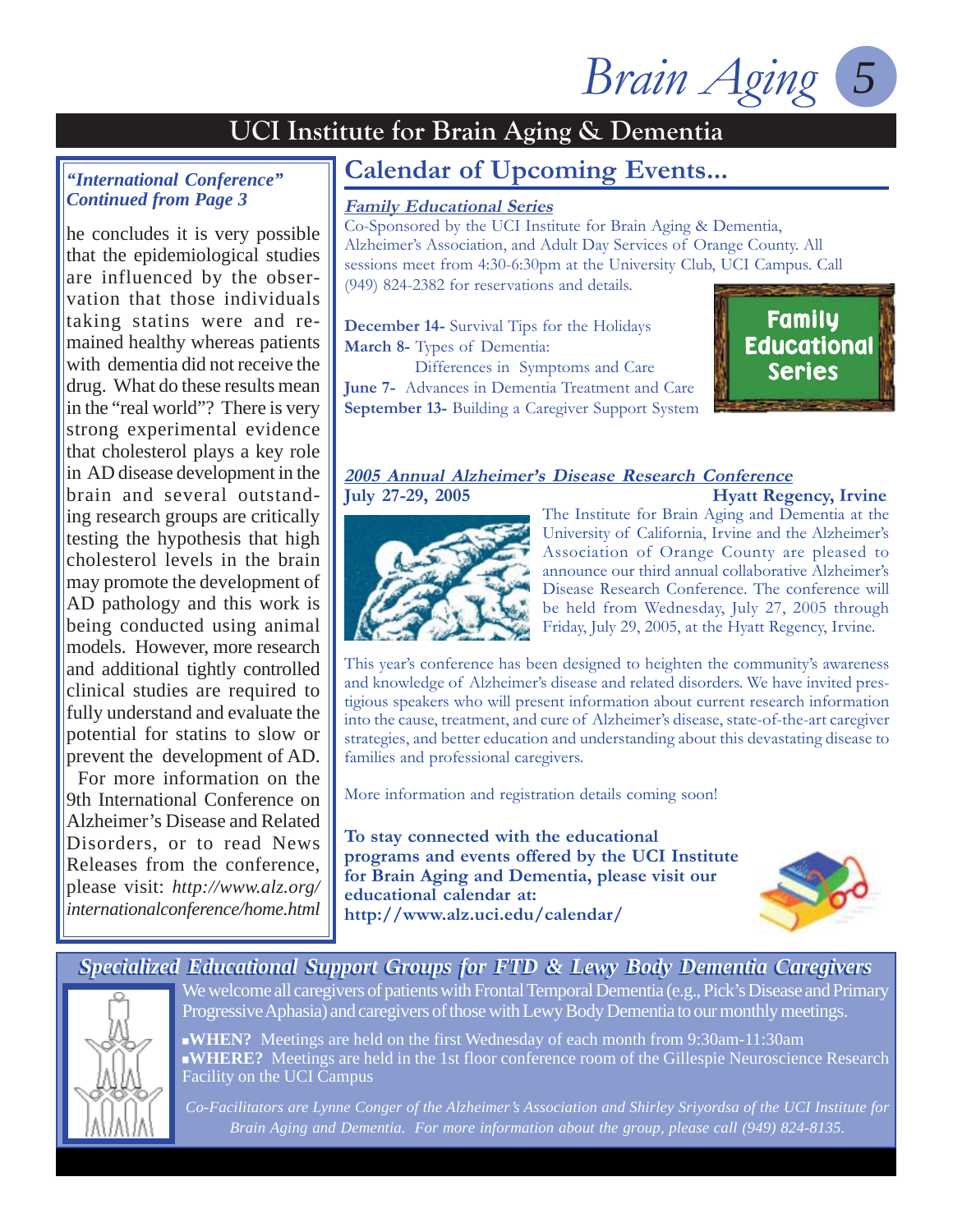*Brain Aging 6*

## **UCI Institute for Brain Aging & Dementia**

2004 Alzheimer's Disease Research and Education Conference Highlights "The Experience of Alzheimer's Disease: Enrichment Paradigms," May 6-7,2004 at the Hilton Costa Mesa

In May, the two-day, annual Alzheimer's Disease Reseach and Education Conference was held. Copresented by the UCI Institute for Brain Aging and Dementia along with the Alzheimer's Association of Orange County, the conference aims to provide family caregivers, professionals, and other community members the most cutting-edge updates and information about Alzheimer's disease and related dementias.

This year's theme for the conference was "The Experience of Alzheimer's Disease: Enrichment Paradigms." There was an outstanding roster of distinguished speakers and researchers discussed topics surrounding various forms of "enrichment" in an effort to raise community awareness about the illness, the cause, the most current findings, and the race to find the cure. From looking at new technological systems that can help to enhance and enrich the lives of caregivers and persons with dementia, to recent scientific studies looking at animal models, clinical trials, and possible therapies for persons with Mild Cognitive Impairment, the conference speakers were able to hold the audience captive with their expertise and information.

The following is a summary of conference highlights. Eric Dishman, Ph.D. of Intel Corp., shared some "hot-off-the-press" information about the development of new technological systems that will help enhance the lives of caregivers and dementia care, stemming from collaborations

between Intel Corp. and the National Alzheimer's Association.

The Institute's own Frank LaFerla, Ph.D., talked about the use of vaccination in a remarkable animal model that he has developed, and how we are now able to better evaluate therapeutics on a "super Alzheimer's mouse." This is important since the closer the animal models parallel the human condition, the more accurate the prediction will be of efficacy in human clinical trials.

Cordula Dick-Muehlke, Ph.D., once again lead an engaging, well-received early stage panel of individuals diagnosed with Mild Cognitive Impairment, and their spouses. They discussed real-life situations and life enriching strategies that have allowed

them to cope with their current situations.

Closing was Former President Reagan's own neurologist, Dr. Ron Petersen, who has been dubbed as "Mr. MCI." He shared the importance of early detection, possible therapies and treatments for Mild Cognitive Impairment and Alzheimer's Disease.

With over 200 participants, the conference was a success with great community partners, sponsors, and exhibitors. We look forward to another exciting event in 2005. For more information on the upcoming 2005 Conference, please call (949)955-9000 at the Orange County Alzheimer's Association for registration dates and details.

### **Alzheimer's Disease Research Center of California**

at the UCI Institute for Brain Aging & Dementia 1100 Gottschalk Medical Plaza Irvine, CA 92697-4285 website: www.alz.uci.edu *For information and appointments please call: (949) 824-2382*

#### **Carl W. Cotman, Ph.D.** Program Director **Frank LaFerla, Ph.D.** Co-Director

**Ruth Mulnard, R.N., D.N.Sc.** *Associate Director of Administration*

**Arnold Starr, M.D.** *Neurologist* **Gaby Thai, M.D.** *Neurologist* **Malcolm B. Dick, Ph.D.** *Neuropsychologist* **Cordula Dick-Muehlke, Ph.D.** *Outreach Educator* **Shirley Sriyordsa** *Education Coordinator* **Switaya Ken Krisnasmit** *Patient Care Coordinator*

**Claudia Kawas, M.D.** *Associate Director of Clinical Science*

**Greg Whitman, M.D.** *Neurologist* **Catherine Ortiz, R.N., M.S.N., G.N.P.** *Clinical Trials Coordinator* **Beatriz Yanez** *Clinical Trials Recruitment Coordinator* **Aleece Noujaim** *Clinical Trials Recruitment Coordinator* **Hyunmie Kim, R.N., M.S.N., G.N.P.** *Nurse Practitioner* **Clara Quijano** *Patient Care Coordinator*

**Kim Bailey, M.S.G.** *Director of Community Development*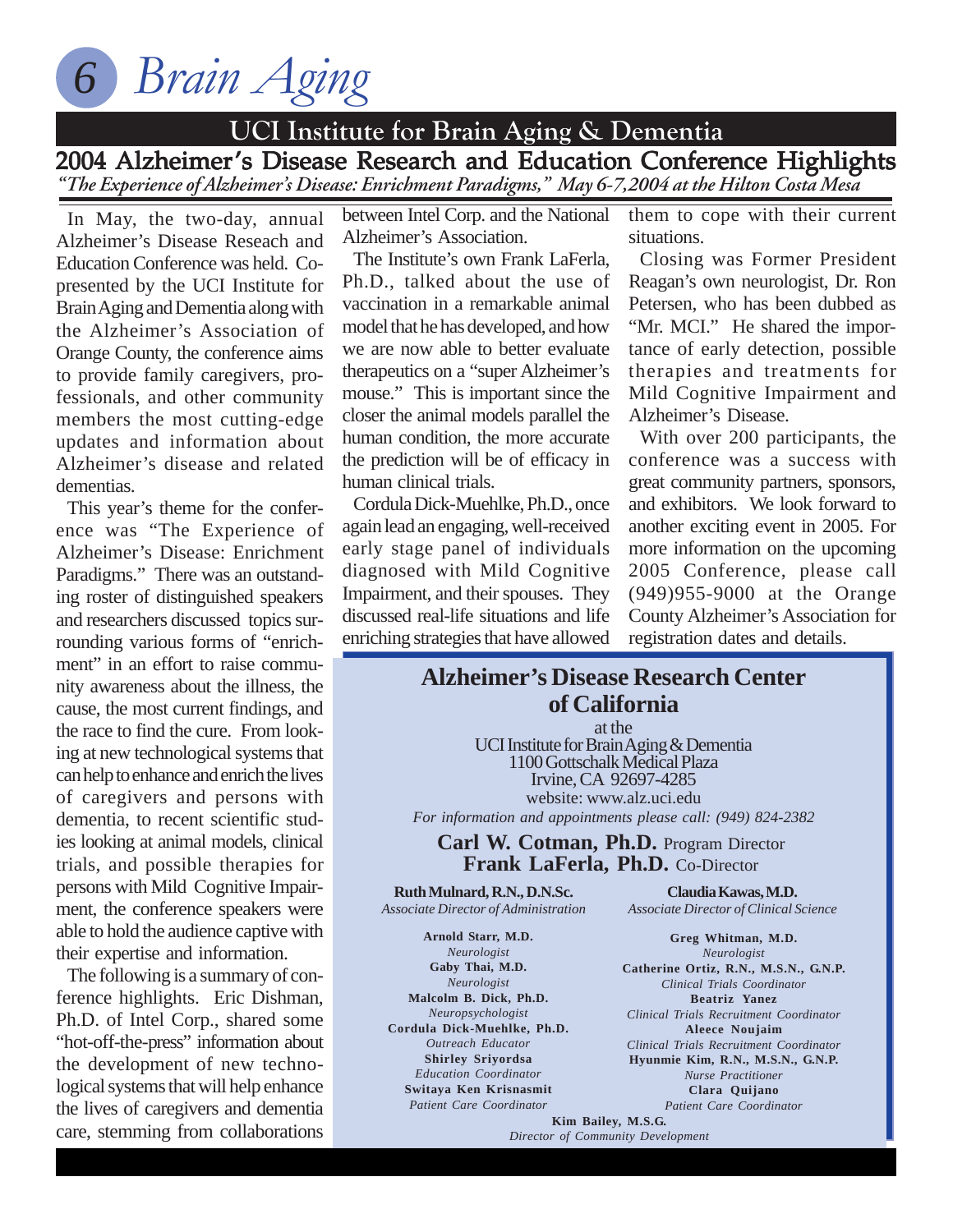*Brain Aging 7*

**UCI Institute for Brain Aging & Dementia A Decade of Giving: The UCI Team Still Going Strong The UCI Institute for Brain Aging Memory Walk Team Once Again Wins "Largest Team" for 8th Consecutive Year at the Orange County Memory Walk**

Ordinary people joining forces to to take part in an extraordinary event to raise awareness and funds that will go towards helping a countless number of families and patients through the Orange County Alzheimer's Association.

For the past ten years, Orange County has boasted about being one of the largest "Memory Walk" events in the nation, raising over \$3 million in support of the many free programs and services provided through the local Alzheimer's Association chapter.

In 2003, the UCI Institute for Brain Aging Team participated in this event, rallying support from over 250 walkers and "forget-menots" to win title of the "Largest Memory Walk Team" for it's eighth consecutive year!

A big "Thank You" goes out to the hundreds of walkers and ralliers that helped to make the Memory Walk a success! Special acknowledgment to Dr. Diane Edwards (Professor at the Saddleback College Emeritus Institute) and Milly Polash who helped to recruit almost 200 Leisure World Exercisers! What a wonderful job you ladies do! Keep up the great job!

Please join us on Sunday, November 7 for the 2004 Memory Walk! New Date, New Place, Same Goal. The Memory Walk will be held at Camp James in Irvine, located next to the Verizon Amphiteater south of the 405



freeway.

This year, the UCI Institute for Brain Aging Team will be combining with the UCI Medical Center team, becoming one big UCI Family Memory Walk Team! Look out for new, exciting UCI Team T-shirts and join us for a day of fun as we bring in a new decade for this important cause!

Memory Walk or to sign up for the UCI Team, visit the website at: www.ocwalk.com or call the Memory Walk Hotline at (866) MEM-WALK and ask for the UCI TEAM, #100! See you there!



For more information about the



*Hundreds of walkers at the starting line, including a sea of the UCI Institute for Brain Aging Memory Walk Team Members*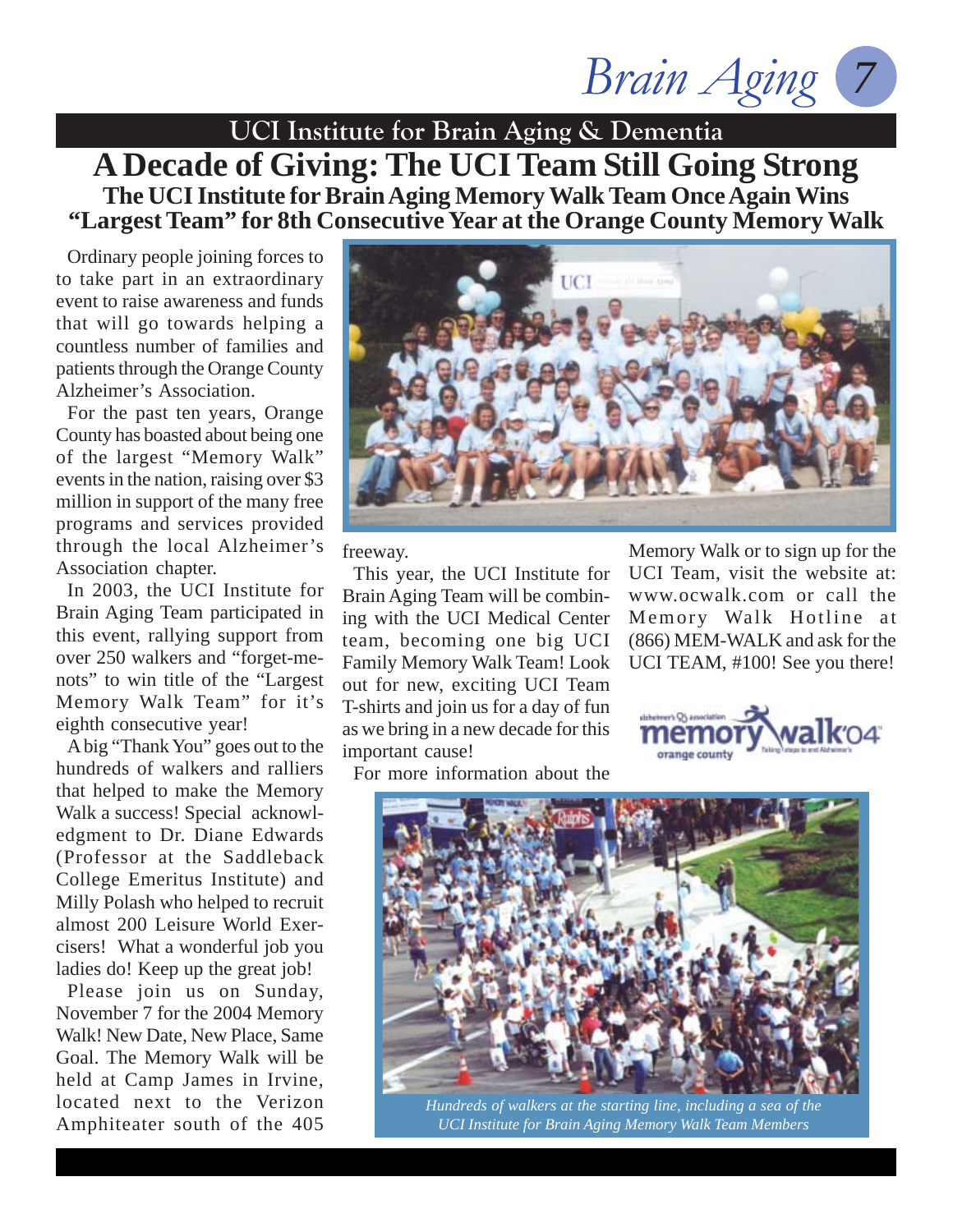*Brain Aging 8*

## **UCI Institute for Brain Aging & Dementia**

## **UCI Institute for Brain Aging & Dementia On the Forefront: An Update on Clinical Trials** *Current and Upcoming Clinical Study Options*



For more information, please call Beatriz Yanez or Aleece Noujaim at (949) 824-5733 or visit our

website at: *http://www.alz.uci.edu/clinicaltrials/*

**Subjects must have a "study partner" - a friend or relative who can accompany the participant to all clinic visits and answer questions about him/her.**

### **Homocysteine Treatment Study for AD**

- ♦ Double-blind 18-month study of B-6, B-12, and Folic acid for delay of progression in Alzheimer's disease (AD)
- ♦ For men and women over the age of 55 who have been diagnosed with AD
- ♦ Cannot currently be taking B-6, B-12, or Folic Acid supplements

#### **Statin Treatment Study for AD**

- ♦ Double-blind 21-month study of simvastatin for delay of progression in Alzheimer's disease (AD)
- ♦ For men and women over the age of 55 who have been diagnosed with AD
- Cannot currently be taking cholesterol lowering medication

#### **Depression and Alzheimer's Disease**

- ♦ Follow-up study for individuals with Alzheimer's disease with and without depression; not a treatment study
- For men and women who have AD; limited to patients seen at our assessment center; informant needed
- ♦ A small fee is paid at each visit for partipation in this study

#### **Valproate Study for Alzheimer's Disease**

- Double-blind 26-month study to test the ability of Valproate to prevent the occurrence of behavior problems in individuals with Alzheimer's disease
- ♦ For men and women 50 years of age or older who have been diagnosed with Alzheimer's disease, and who have not experienced agitation and/or psychosis since the onset of their illness

## **Huperzine Treatment Study of Alzheimer's Disease**

- ♦ Double-blind 24-week treatment study of huperzine A to improve memory and cognition in Alzheimer's disease
- For men and women 55+ years of age or **The 2002 UCI IS NOT TEAM**<br> **The Community of** Secretary Memory Memory Memory Secretary Policy of Secretary Memory Secretary Memory Secretary Memory Secretary Memory Secretary Memory Secretary Memory Secretary Memory Secre are not taking a cholinesterase inhibitor (Aricept, Exelon, Reminyl), but can be on a stable dose of Namenda (Memantine)

## STAY CONNECTED!

New UCI Institute for Brain Aging and Dementia Website!



http://www.alz.uci.edu

\*Sections of the new website may still be under construction.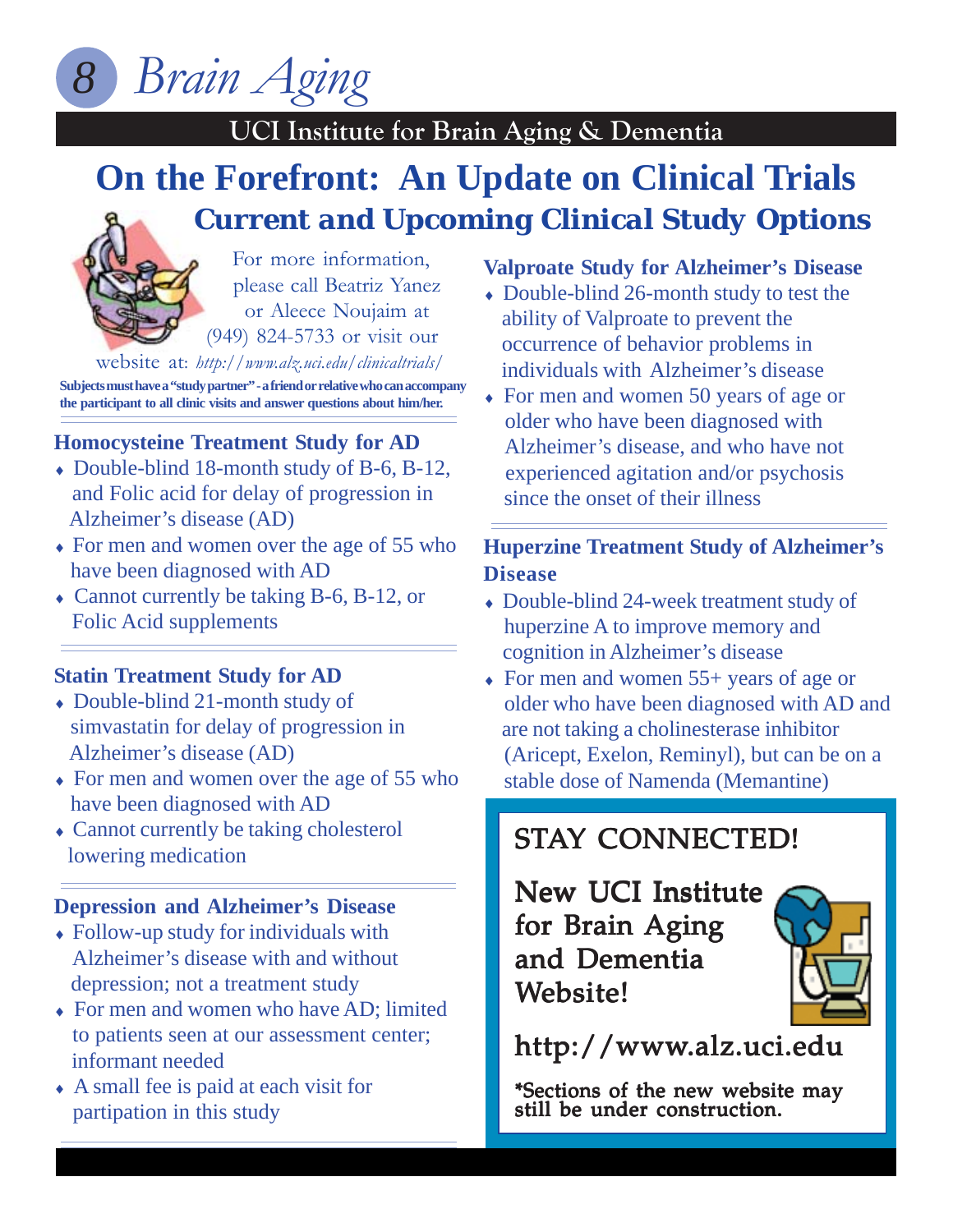*Brain Aging* 

*A special thank you for all of the donors who have contributed to the UCI Institute for Brain Aging and Dementia. Your generous and thoughtful gifts will help to promote advances in Brain Aging Research at the University of California, Irvine.*

## **DONORS**

#### **Associates ~ \$,1000**

? **The Melin Family Foundation Trust** Ms. Suzanne Melin, in memory of "Spud" Melin

- ? **Dr. & Mrs. Jean Berchtold**
- ? **Irvine Health Foundation** In memory of Irving Wieder

#### **Partners ~ \$10,000+**

? **Joyce & Tom Tucker**

? **Orco Block** Mr. Rick Muth, in memory of Peter Muth & in honor Mrs. Joyce Tucker

#### ? **Ms. Carla Liggett Gift Annuity**

? **Estate of Sy Leavitt**

## **FRIENDS OF THE INSTITUTE**

Accredited Nursing Services Avalon at Bradford Square Avalon at Newport Louis Bettke BCDM Assoc, LLC Alanna D. Blaney Fred and Ellen Brooks Chlorox Company Foundation Community Foundation of Jewish Federation of Orange County-  *Fred Brooks* Josephine Herbert Gleis Foundation Karl Knutson KRC Santa Margarita, LLC Lynnbrooke Retha R. Martin Sage Hill School Senior Care Resources SoCal Home Care Inc.

Sunflower Gardens Inc. Ruth Foote Wolstoncroft

#### *In Memory of Lorice Aldrich*

Marilyn Calvillo Kristine Liau Charlene Murray Susan Sarkissian

#### *In Memory of Lucille Anastasia* Carissa L. Hagstrom

*In Memory of Hamilton Lee Bernard* Dorothy Black Paul and Rebecca Clark Michael and Gloria Lozano

*In Memory of Stan Biggs* Brooke and Theresa Robbins

Joe and Eulalee Siler

*In Memory of Antoinette Buck* Walter and Joan Heer David and Beverly Wagner

#### *In Memory of Charles "Morrie" Caldwell*

John and Bonnie Bell Keith and Ruth Bernard Cheryl and John Bloome Don and Bonnie Carlton Evelyn Cox Ruth Dudley Carol and Richard Hambleton Harold Hansimair Insurance Agency, Inc. Anthony and Karin Lekas Michael and Susan O'Brien Stephen and Helen Percy Dianne and Arthur Readon Charlotte and Martin Stradtman Dale and Tina Tallman Robert and Carol Taylor The Wadden Family

*In Memory of La Verne Corrall* Mr. and Mrs. Jack R. Weaver

*In Memory of Mary Del Mar* Loren and Ruth Bennett L. Nina Del Mar

## **Make a Contribution, and Help Make A Difference**



1.) Checks should be made payable to *UCI FOUNDATION* and in the Memo section, please write: *Alzheimer's Disease Research*

2.) If the donation is being made in memory/honor of someone, please include a note with information as to where the acknowledgements should be sent to.

3.) Please mail all donations to:

*Institute for Brain Aging & Dementia 1113 Gillespie Neuroscience Research Facility Irvine, CA 92697-4540*

There are many ways to support the clinical and basic science research activities at the UCI Institute for Brain Aging and Dementia. If you would like to receive more information on giving, please contact Kim Bailey at (949) 824-3251 or log on to: http://www.alz.uci.edu/donate.html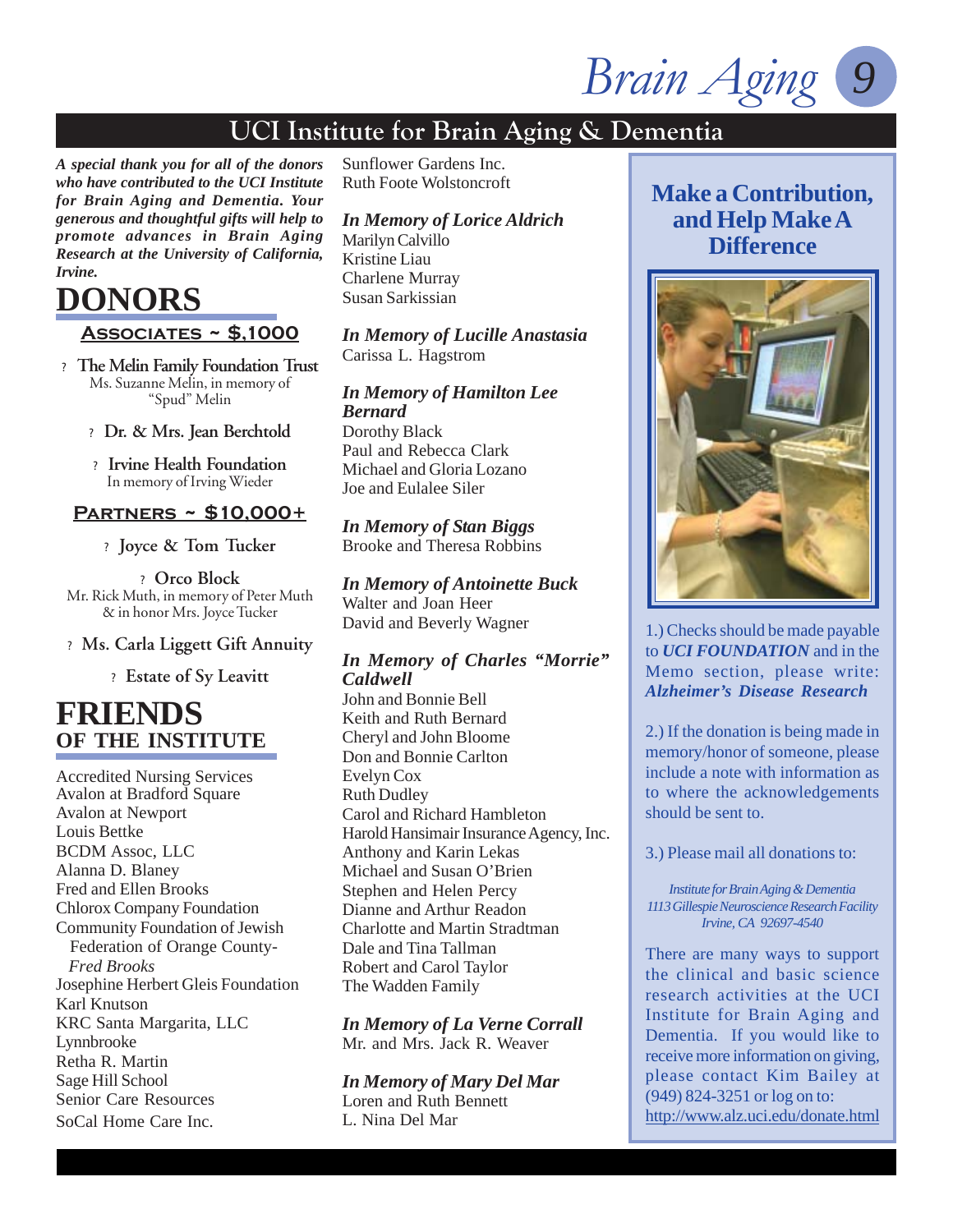

## *"Donors" Continued from Page 9*

Brenda G. Marchbanks W. Thornton, M.D.

*In Memory of William Drewry, Jr.* Mary Louise Drewry Mr. and Mrs. Rockwell

## *In Memory of Richard P.*

*Dieterle, Jr.* The Dieterle and Estay Family

#### *In Memory of Major Leon Files*

Steve Cademartori Paul J. Couchot Robert and Jill Golubow Cynthia Gregoli Jenny Lee and Peter Lianides Joan Ann Murphy Sean and Cathy O'Keefe Robert E. Opera Robert W. Pitts Patty West Marc and Ann Wintrop

#### *In Memory of Dorothy Ford*

Associates and Friends at Bank of America Blue Cross of California The Bridge Club Forrest Goff Dody Nunley Scepter Chapter #163 Order of the Eastern Star of CA The Tonnesen Family

#### *In Memory of Norman Frost* Stephen and Helen Percy

*In Memory of Mildred Galione* Michael and Katherine Antonelle

*In Memory of Sylvia Glassman* Karl and Carole Barrell

#### *In Memory of Earl and Kathleen Haigler*

Denise K. Van Horn and Thomas R. Heinze

*In Memory of Sarah Hogan* Steve and Coleen Bentley

Dr. Louis Cohen Harold and Elizabeth Haley Barbara Hogan Paul and Sue Hogan Daniel B. and Dolores J. Holets Edward and Dorothy Lane National Health Care Services Washington Hospital Healthcare System Dr. Julie Winch

#### *In Memory of Walter Kohn*

Diane Gaeta Rose Marie B. Guzzo

*In Memory of Pari Jabbari* Wendy and Samuel Gilmore

*In Memory of Florence Anna Lepowsky* David Bernardi and Jesus Salcedo

#### *In Memory of Sandy Laufer Marshall*

Donald and Ann Barkley Peter and Mary Burke Timothy and Colleen Conley Henry J. Hall and Debra Dison Hall Donald J. and Nancy L. Keprowski Russell Kerr James and Linda Magstadt Randy and Diane McIntire Michael Meyer Regina Peters Wendy and Nicholas Polo Mattie Marie Riley John and Brooke Salvini Joyce Carolyn Schweppe Diane Von Der Ahe

#### *In Memory of Monroe Mauntel*

Laurence Poster Shirley Schwartz Morris and Bea Silver

*In Memory of Clysta T. Moorhead* Joel and Patricia Moorhead Pete and Hennie Vos

*In Memory of Mrs. Muecke* Russell and Jennifer Holt

#### *In Memory of Helga Mueller*

Mr. And Mrs. Karl Dech Winfried and Josefa Fischer Herbert Leibrock Patricia Meinzer and Family Renate E. Nichols

#### *In Memory of George Parrish*

Margery H. Seaborn Eloise R. Swenerton

#### *In Memory of Margaret Passero*

Christine M. Criss Martin and Joan Market The Muzzy Family Jeffrey and Carol Reiss

#### *In Memory of Jack W. Roberts* Mickey Roberts

*In Memory of Jeffrey Rhodes* Aly and Nora Naguib

*In Memory of Helen Shelton* Eugene and Eugenia Frey

#### *In Memory of Pauline E. Smith*

Mr. and Mrs. Michael Gaynor Gwendolyn Gonnam Mr. and Mrs. Gary Walker Mr. and Mrs. Alan Worthington Mr. and Mrs. Jim Worthington Priscilla Worthington

*In Memory of Solveig Pauline Smith* Pauline Hess

*In Memory of Roma Snyder* Terry and Rosa Messer

*In Memory of Charles Toll* A.R. and Joyce Pinney

*In Memory of Ethel Verbanie* Denise K. Van Horn and Thomas R. Heinze

*In Memory of Clarence White* Janell Cline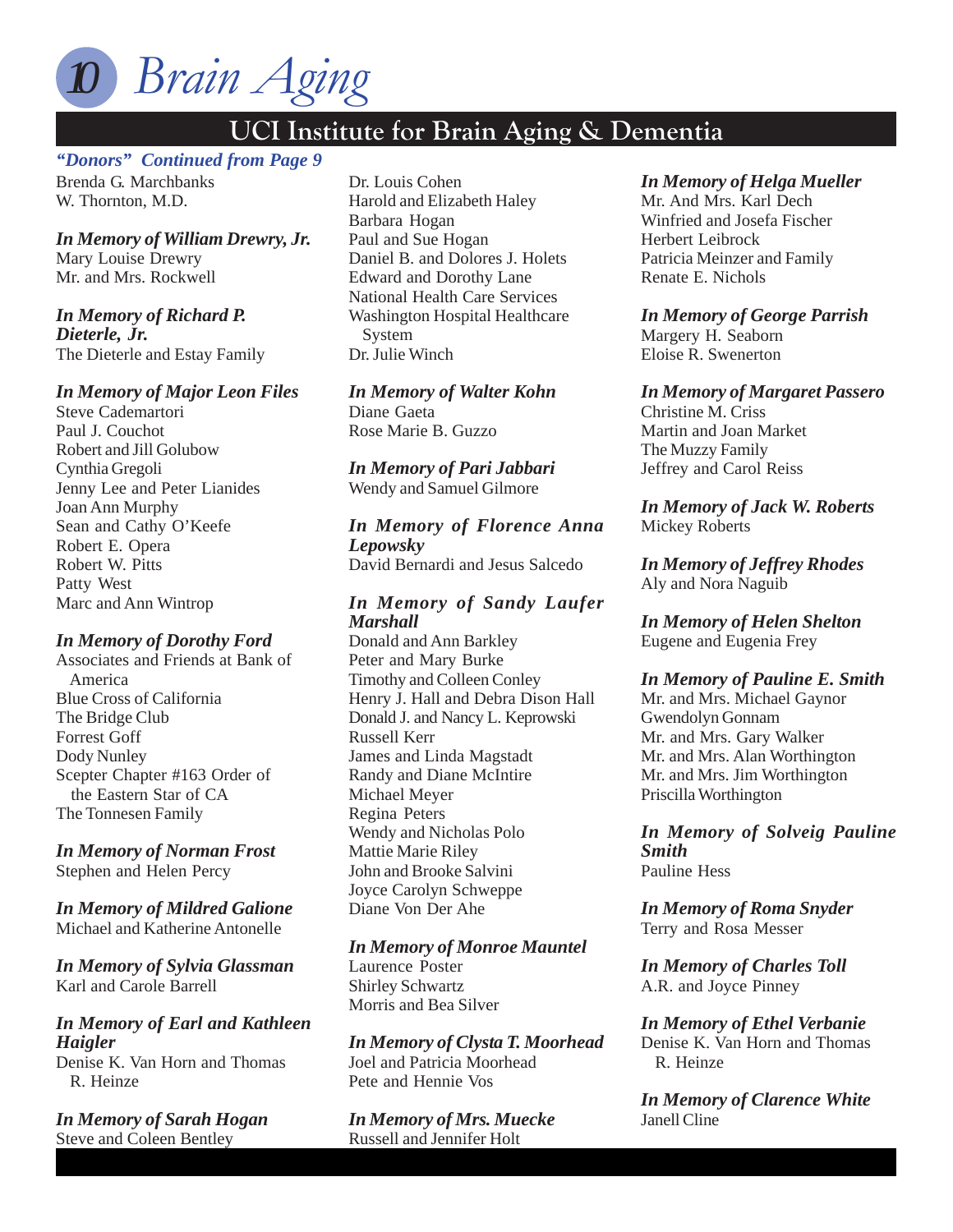Brain Aging

#### *In Memory of Albert Venger* Ethel Venger

#### *In Memory of Irving Wieder*

Karyn Abbott Sarah J. Anderson Gaye Averbuch Bulls, Bears, & Ladies Investment Club Sarah L. Catz A.J. and Margaret Clark Thomas and Cynthia Coad Emma and John Frassetti Forum for Corporate Directors Karen and Dennis Golob Dr. and Mrs. Frederick Haney Carol Hoffman Mary E.M. Houseal Robert and Dolores Hull Namrata Jain Karl Knutson Gary and Kay Liebl Thomas and Dianne Livengood James F. McConnell Richard and Sherri Medina Thomas H. Nielsen Richard and Lauren Packard Paul and Barbara Penrose Pinnacle Petroleum Irwin Pomerantz and Associates Betty Presley & Associates Michelle A. Reinglass Joe and Judy Rosener Rotary Club of Huntington Beach Charles and Nancy Smith Ygal and Sheila Sonenshine Mr. & Mrs. Stemler Joan L. Stevens Barbara Steinberg Frank G. Terry Bill and Bobbit Williams Steve Winard



## **A Letter to the Families and Supporters of the Institute for Brain Aging and Dementia**

Dear Friends,

I am so pleased to have joined the outstanding team of dedicated staff and researchers at the Institute for Brain Aging and Dementia at UCI. For those of you who do not know me, my background is in aging and Alzheimer's disease and, in fact, I recently completed twelve years of service with the Alzheimer's Association of Orange County as Director of Education. During those years, I met literally thousands of individuals and families affected by Alzheimer's disease and related memory disorders. My experience with the Association taught me that we must find a way to stop this terrible illness which impacts so many lives, in so many ways.

My role with the Institute will be to help raise awareness, and financial resources for the cutting edge research efforts of this extraordinary group of men and women researchers and clinicians who are working night and day to unlock the mystery of this terrible disorder, one which affects about 60,000 individuals right here in Orange County. State and federal funding has become very competitive in recent years for Centers such as ours, and private support will become more and more pivotal to the success of our fight against Alzheimer's disease in the future.

There are many ways the community can help our Center further its efforts to seek solutions for individuals and families struggling with memory disorders.

- \* Consider making a donation in honor or in memory of a loved one.
- \* Remember the Institute for Brain Aging and Dementia in your will.
- \* Designate the Institute as the beneficiary of your life insurance.
- \* Join the "Alliance" and provide immediate support to our programs. See the article on page 2 for more information.

If you would like to help, or if you know others who would like to get involved, contact me so we can get together! I am also looking for volunteers and advocates who can carry our message of support out into the community. If your family has been helped by our clinical programs and you are willing to share your experience publicly, please call me at 949.824.3251 or email kbailey@uci.edu.

I truly believe that great things can happen if we work together as a family!

Kim Bailey Director of Community Development